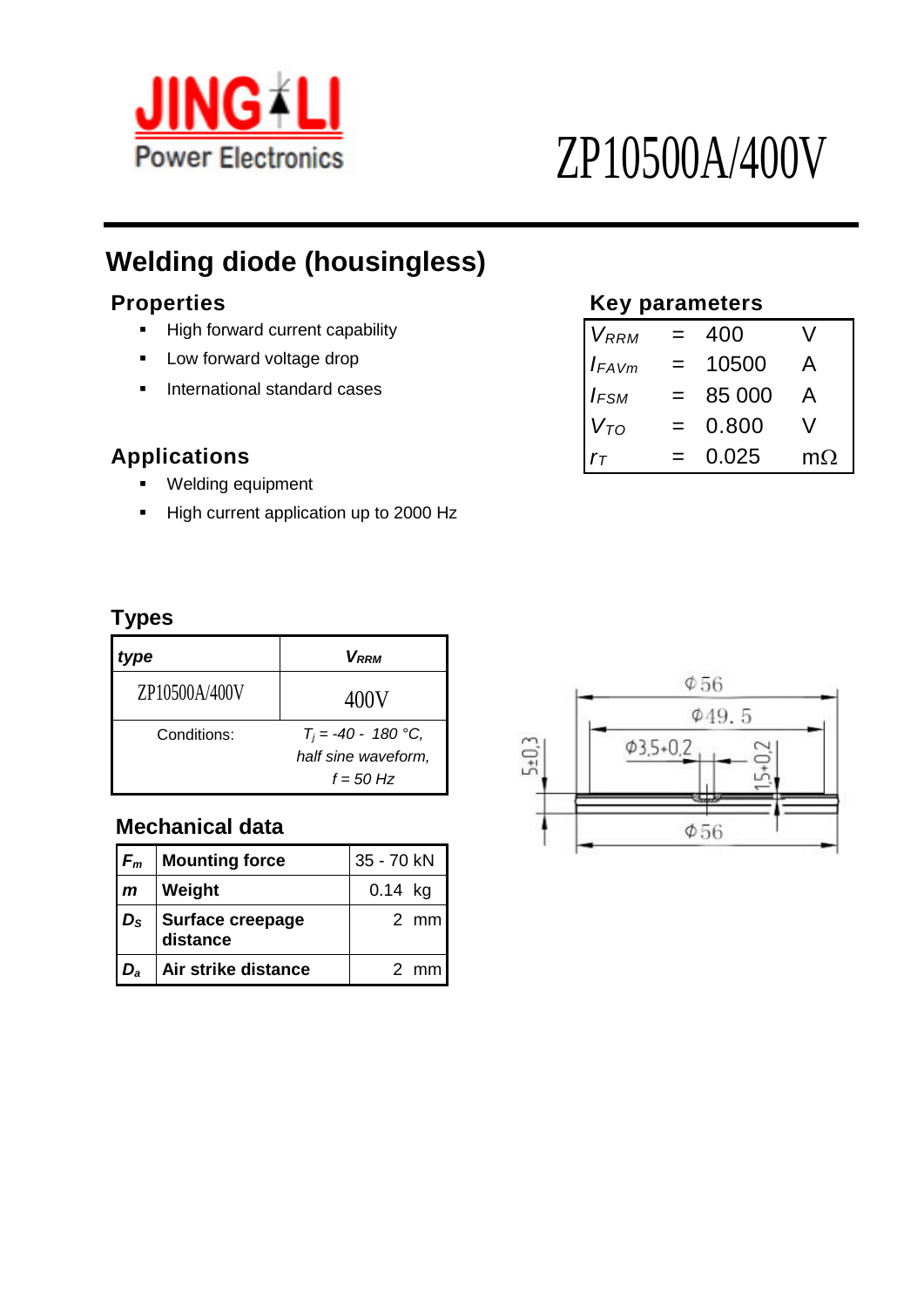## Welding Diode

## Parameters

## ZP10500-400

| <b>BLOCKING</b><br>Repetitive peak reverse voltage<br>Non-repetitive peak reverse voltage<br>Repetitive peak reverse current<br><b>CONDUCTING</b><br>Mean forward current<br>Surge forward current | V=VRRM<br>180° sin ,50 Hz, Tc=85°C, double side cooled<br>Sine wave, 10 ms without reverse voltage | 180<br>180<br>180 | 400<br>400-600<br>75<br>10500 | $\vee$<br>V<br>mA                                                    |
|----------------------------------------------------------------------------------------------------------------------------------------------------------------------------------------------------|----------------------------------------------------------------------------------------------------|-------------------|-------------------------------|----------------------------------------------------------------------|
|                                                                                                                                                                                                    |                                                                                                    |                   |                               |                                                                      |
|                                                                                                                                                                                                    |                                                                                                    |                   |                               |                                                                      |
|                                                                                                                                                                                                    |                                                                                                    |                   |                               |                                                                      |
|                                                                                                                                                                                                    |                                                                                                    |                   |                               |                                                                      |
|                                                                                                                                                                                                    |                                                                                                    |                   |                               |                                                                      |
|                                                                                                                                                                                                    |                                                                                                    |                   |                               | Α                                                                    |
|                                                                                                                                                                                                    |                                                                                                    |                   | 70                            | kA                                                                   |
|                                                                                                                                                                                                    |                                                                                                    | 180               | 35901                         | kA <sup>2</sup> S                                                    |
| Forward voltage                                                                                                                                                                                    | Forward current =8000 A                                                                            | 25                | 1.092                         | V                                                                    |
| Threshold voltage                                                                                                                                                                                  |                                                                                                    | 180               | 0.75                          | V                                                                    |
| Forward slope resistance                                                                                                                                                                           |                                                                                                    | 180               | 0.022                         | mohm                                                                 |
| <b>SWITCHING</b>                                                                                                                                                                                   |                                                                                                    |                   |                               |                                                                      |
| Reverse recovery time                                                                                                                                                                              |                                                                                                    |                   |                               | μs                                                                   |
| Q rr<br>Reverse recovery charge                                                                                                                                                                    |                                                                                                    | 180               | 300-350                       | μC                                                                   |
| Peak reverse recovery current                                                                                                                                                                      |                                                                                                    |                   |                               | Α                                                                    |
| <b>MOUNTING</b>                                                                                                                                                                                    |                                                                                                    |                   |                               |                                                                      |
| Thermal impedance, DC                                                                                                                                                                              | Junction to heatsink, double side cooled                                                           |                   | 6.5                           | °C/kW                                                                |
| Thermal impedance                                                                                                                                                                                  | Case to heatsink, double side cooled                                                               |                   | 2.6                           | °C/kW                                                                |
|                                                                                                                                                                                                    |                                                                                                    |                   | $-40/180$                     | $^{\circ}C$                                                          |
|                                                                                                                                                                                                    |                                                                                                    |                   | 35/70                         | kN                                                                   |
|                                                                                                                                                                                                    |                                                                                                    |                   | 160                           | g                                                                    |
|                                                                                                                                                                                                    | Operating junction temperature<br>Mounting force                                                   |                   |                               | ORDERING INFORMATION : ZP10500 02-04 standard specification VRRM/100 |